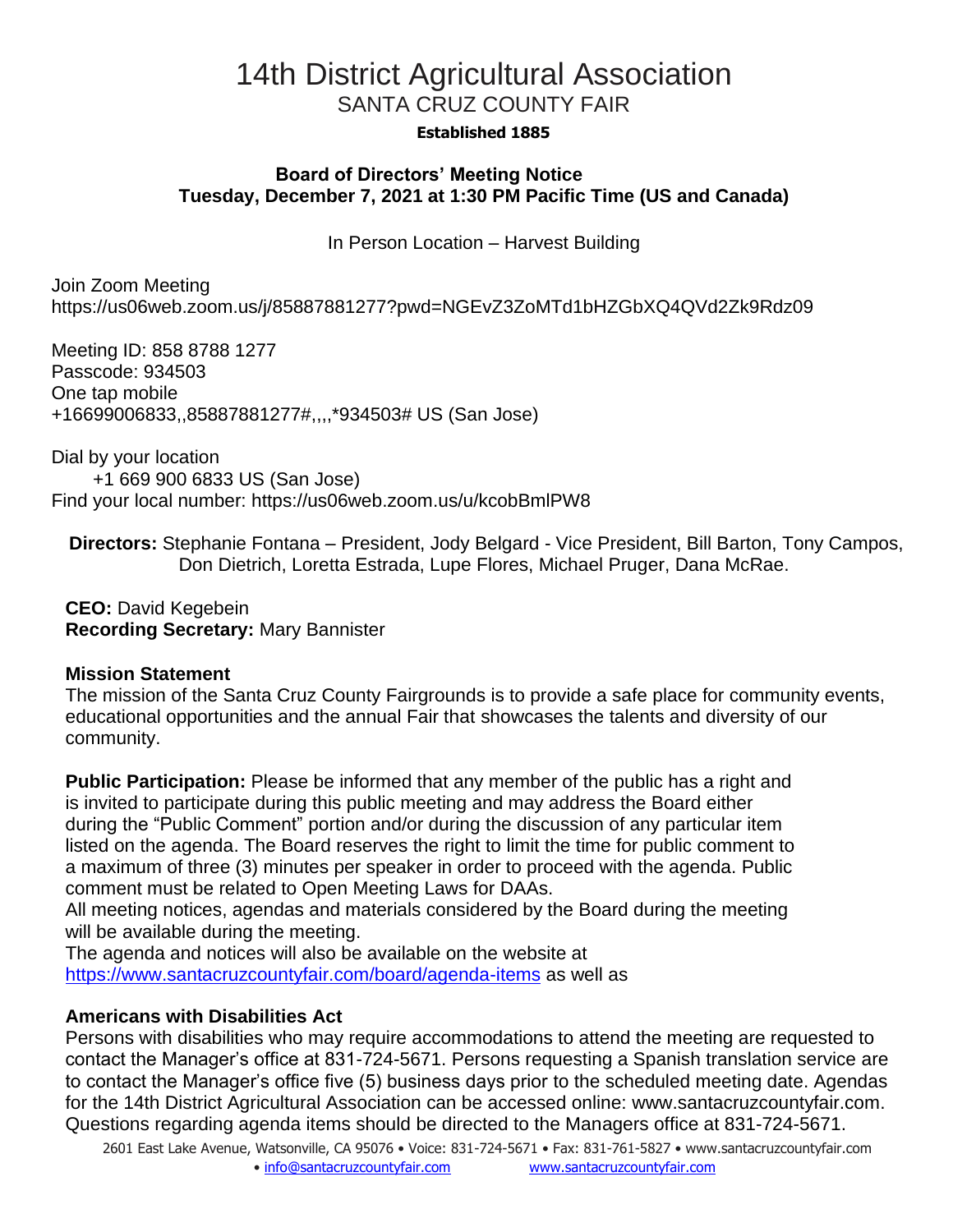# 14th District Agricultural Association SANTA CRUZ COUNTY FAIR

#### **Established 1885**

# **Board of Directors' Meeting Agenda**

 Items listed on this agenda may be considered in any order at the discretion of the President. All items so listed may be considered for action. Any item not listed on the agenda will not be discussed or considered by the Board.

### **CALL TO ORDER** – President Stephanie Fontana

## **ROLL CALL & PLEDGE OF ALLEGIANCE**

- 1. Declaration of Quorum
- 2. Approval / Disapproval of Absences

## **PUBLIC COMMENT ON MATTERS NOT ON THE AGENDA**

Public comment is a right granted to the public. It is reserved for items that are not listed on the agenda, but under the Board's jurisdiction. Please be informed that public participation under Public Comment will be limited to **three (3) minutes per speaker** and in accordance with state law, the Board will not comment or otherwise consider such Public Comment item for business until and unless such item has been properly agendized at a future meeting.

#### **CORRESPONDENCE**

1. CFSA Liability & Comp Estimates

#### **CONSENT CALENDER** *(Discussion/Action)*

- 1. Board Meeting Minutes of November 9, 2021
- 2. Contracts on Consent Agenda

#### **FINANCIAL** *(Discussion/Action)*

- 1. Cash Balance / State Support / Credit Line / Cash Flow / Audit Progress
- 2. GASB 68 & OPEB Liabilities
- 3. Review & Accept September 2021 Financials
- 4. Review & Accept October 2021 Financials
- 5. Review & Approve 2022 Budget

## **OLD BUSINESS**

#### **NEW BUSINESS**

- 2. CDFA Agreement 21-0480-000-SG
- 3. Election of Officers
- 4. Appointment of Committees
- 5. Delegation of Authority
- 6. 2022 Foundation Funding Budget